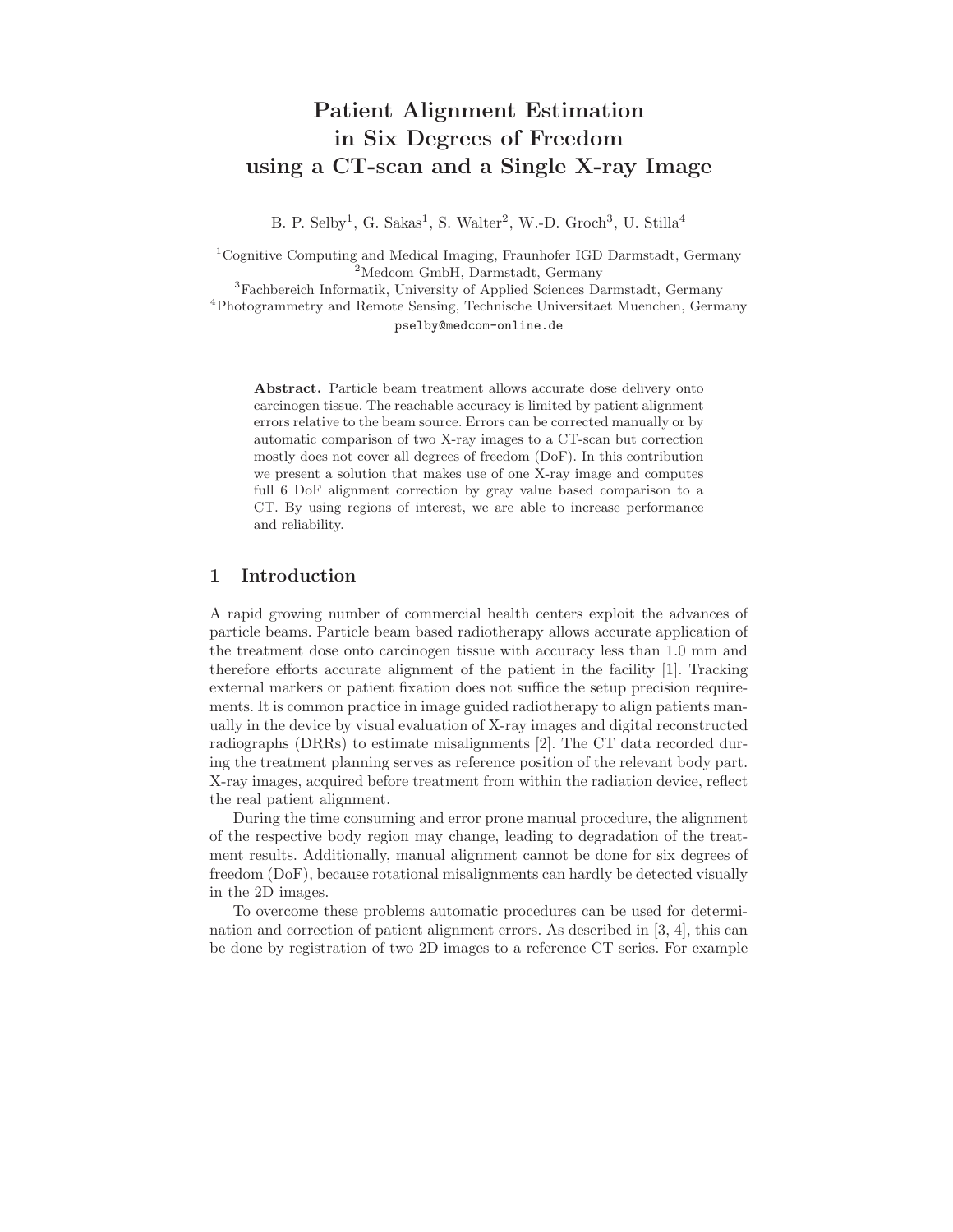2 kV X-ray images can be registered with the projections of a CT projected to 2D space. However, using two X-ray images implies twice the exposure applied to the patient and is coupled with much higher expenses, than if just a single X-ray image would be used.

To overcome these drawbacks, our approach implements a gray-value distribution based image comparison between a single X-ray image acquired from within the treatment device and digital reconstructed radiographs that we generate on demand from a CT volume for hypothetical patient positions.

## 2 Methods

The automatic procedure consists of the following steps (Fig. 1 left): Generation of a suitable DRR for an estimated patient position, gray-value based comparison of the DRR to the region of interest (ROI) in the X-ray image, maximization of the similarity measure through repeated DRR generation with 6 free parameters (rigid transformation: 3 shifts, 3 rotations) and finally calculation of correctional values for the patient alignment (Fig. 2 right).

#### 2.1 Projection of the CT

As we have to perform several iterations of DRR renderings, we use a raytracing algorithm optimized for our purpose. We do not intend to generate high quality DRRs, but DRRs that are adapted for fast rendering and comparison with an X-ray image.

When scattering is neglected, the intensity of an X-ray passing through the respective object is given by the Radon transform

$$
I = I_0 \cdot \exp\left(-\int_{-\infty}^{\infty} f(x, mx + b)\right) dx \tag{1}
$$

where  $I_0$  is the intensity of the X-ray at the source and the integral is the line integral along the ray. As we do not know the source energy, we just choose  $I_0$ to normalize the expression in (1) to a resulting intensity range of  $I \in [0.0, 1.0]$ ,



Fig. 1. Correction procedure (left) and treatment geometry (right)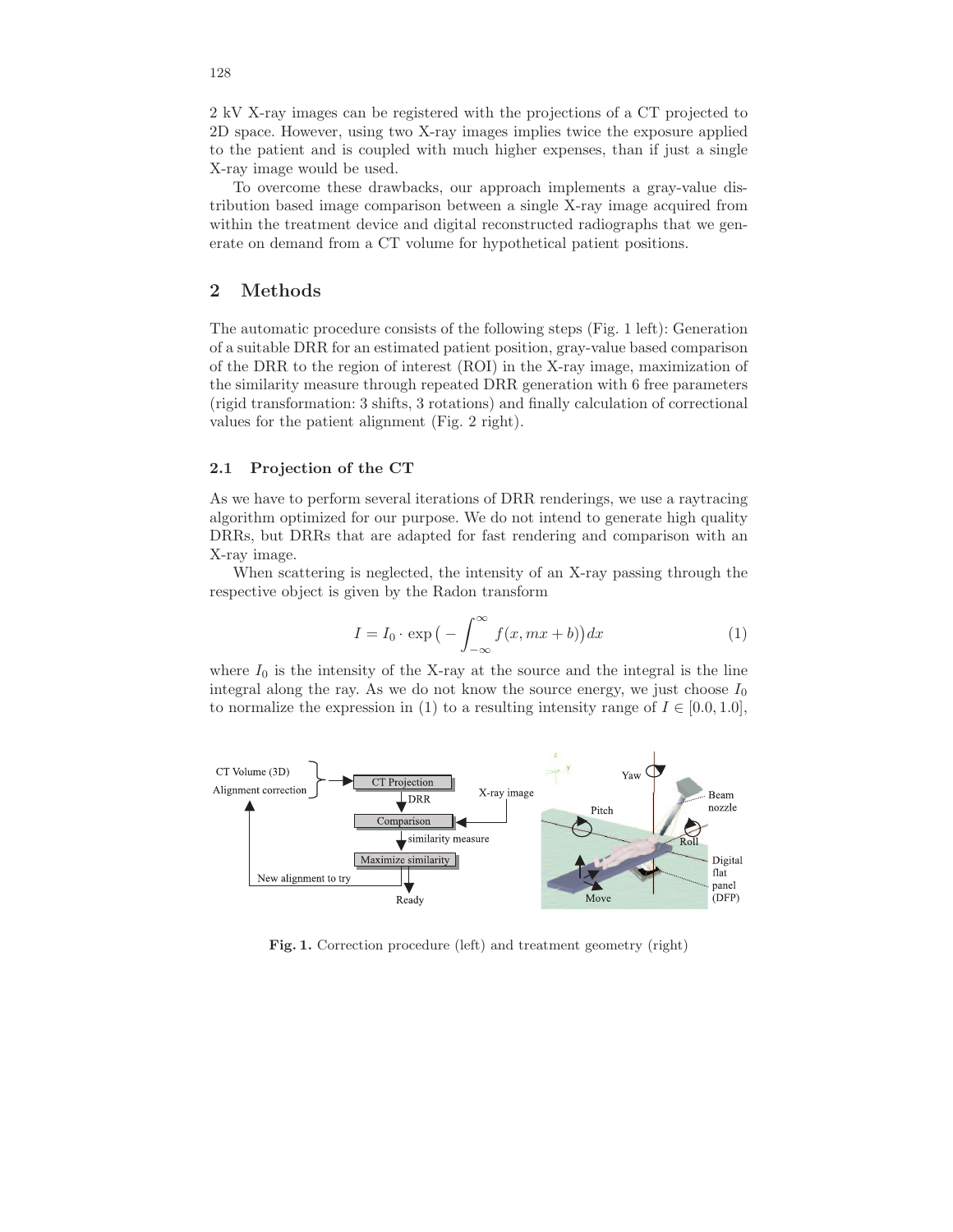which can be scaled to discrete 12 bit pixel values. In our case, the object the ray runs through is the CT volume. We can increase performance by precalculating and storing  $f$  for each voxel.  $f$  can be obtained by transformation of the CT's Hounsfield values to their attenuation factors. Computation of I for each pixel resided in a plane corresponding to the geometric setup of the digital flat panel (DFP) for the X-ray image gives the DRR image. For further performance enhancement, we transfer the area of a ROI, if defined in the X-ray image by the radiotherapist, to it's assumed position in the DRR, using the preliminary alignment of the patient. We build-up a bit-mask in the DRR image domain defining the pixels contained in the ROI and perform the rendering only for the respective pixels.

#### 2.2 Comparison of the DRR to the X-ray Image

There exists a wide range of gray value based image comparators. As methods like crosscorrelation or usage of difference images are not suitable for images that differ in much more aspects than contrast and intensity, we decided to use mutual information as similarity measure [4]. The Mutual Information is given by

$$
MI(A, B) = \iint P(a|b) \ln (P(a|b)) - \int P(a) \ln P(a) - \int P(b) \ln (b) \tag{2}
$$

where  $P$  is the probability of gray value  $\alpha$  from image  $A$  (X-ray image) or of gray value b from image  $B$  (DRR). The integrals mean integration over all existing gray values. However, we suppress high and low gray values to improve performance and to reduce the influence of features coming from corrupt pixel values or metallic objects, as fixation equipment. Therefore we only integrate over the center of the joint histogram given by  $P(a|b)$  that consists of 80% of the image pixels. This also assures, that extreme pixels that do rarely match, are not taken into account. If the radiotherapist has defined a ROI, we only use the gray values residing this area to compute the similarity, so only the relevant image parts are used (Fig. 2).

### 2.3 Maximization of the Similarity Measure and Alignment Correction

To find the rigid transformation  $T$  for the current patient pose we minimize the negative similarity value given in (3):

$$
OPT = \min\left(-MI(A, B(T))\right)
$$
\n(3)

where  $B$  is the projected CT. The elements of  $T$  serve as free parameters in the optimization and for each change of T we need to reproject the CT-scan.

We minimize by the downhill simplex approach [5] for 6 parameters (3 shifts and 3 rotations). The minimization procedure is ready, as soon as the 6D simplex of 7 sextupels becomes smaller than  $\sigma_{\text{dist}} = 0.25$  mm or  $\sigma_{\text{angle}} = 0.25$ °.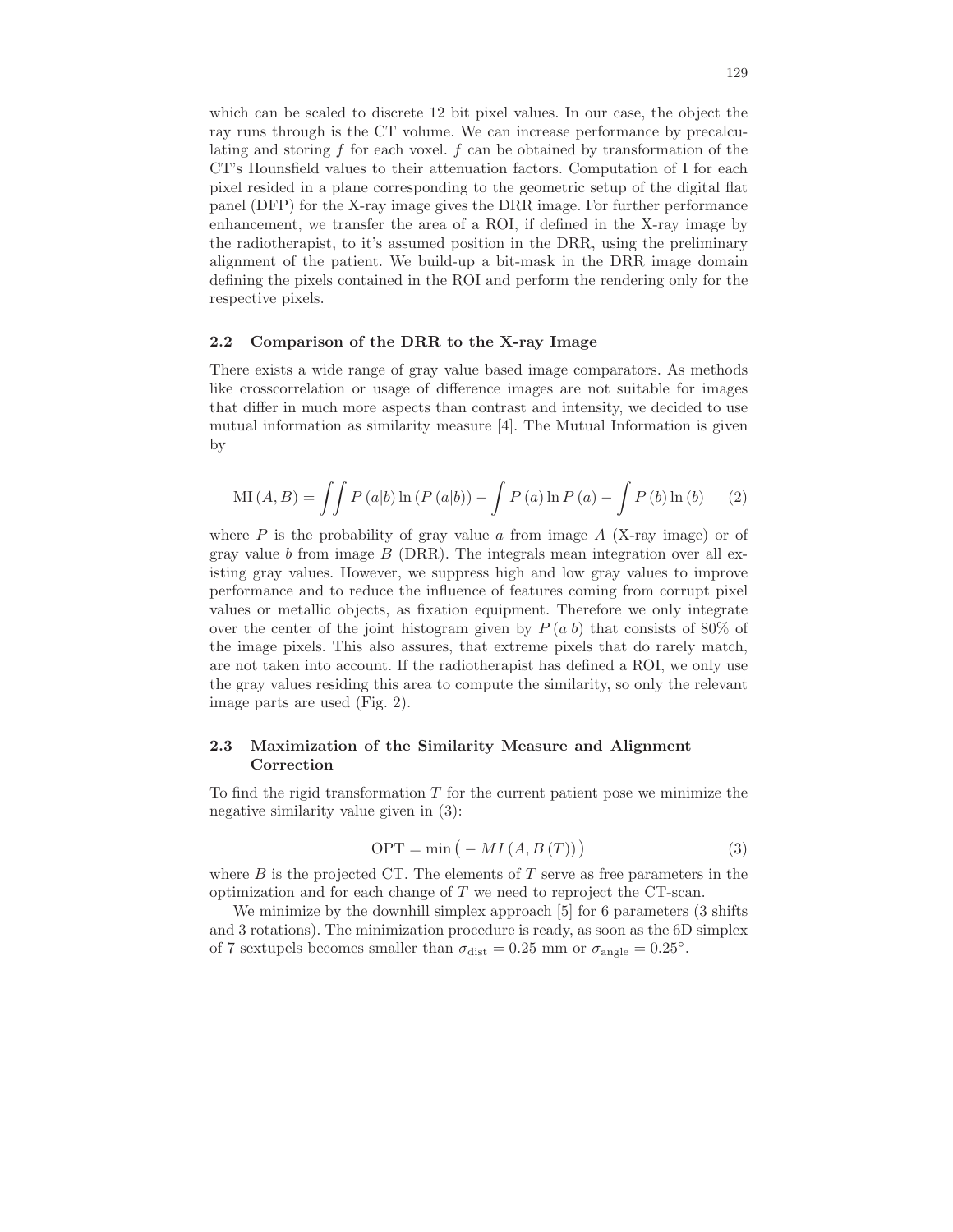| Dataset | Intended alignment error           | Error after correction | Calculation time |
|---------|------------------------------------|------------------------|------------------|
|         | (Rotation/Shift)                   | (Rotation/Shift)       | (in seconds)     |
| Skull   | $1^{\circ}/1$ mm                   | $0.4^{\circ}/0.7$ mm   | 53               |
| Skull   | $2^{\circ}/5$ mm                   | $0.4^{\circ}/0.6$ mm   | 42               |
| Skull   | $3^{\circ}/10$ mm                  | $0.4^{\circ}/0.9$ mm   | 61               |
| Pelvis  | $1^{\circ}/1$ mm                   | $0.3^{\circ}/1.1$ mm   | 82               |
| Pelvis  | $2^{\circ}/5$ mm                   | $0.4^{\circ}/1.0$ mm   | 85               |
| Pelvis  | $3^{\circ}/10$ mm                  | $0.6^{\circ}/1.8$ mm   | 97               |
| Skull   | $2^{\circ}/5$ mm (4mm along X-ray) | $0.5^{\circ}/2.9$ mm   | 55               |
| Pelvis  | $2^{\circ}/5$ mm (4mm along X-ray) | $0.7^{\circ}/4.3$ mm   | 121              |

Table 1. Correction results for different alignment errors

The resulting transformation T corresponds to the difference between the current patient alignment as seen by the DFP and the reference alignment given by the simulated spacial position of the CT volume and the Isocenter in CT coordinates in the treatment device. To receive the correction for the alignment parameters of the patient table we finally transfer the inverse transformation  $\text{inv}(T)$  to coordinates for the table that realign the patient.

## 3 Results

Tests have been performed using a CT dataset (295 slices, 0.8 mm slice distance) of a human scull phantom (Fig. 3) and a CT dataset (300 slices, 1.0 mm slice distance) of an anathomic pelvis phantom. We produced intended alignment errors as can be expected in real treatment situations and used respective X-ray images taken from within a tratment device to computed the correction (Tab. 3).

Using a ROI, the results are slightly more inaccurate in general, but the algorithm is able to find a correction in much shorter time (inverse proportional



Fig. 2. X-ray image of pelvis phantom with ROI (a); overlaid with respective DRR (b); Mutual Information for 20cm x 20cm transformations (current MI value at center)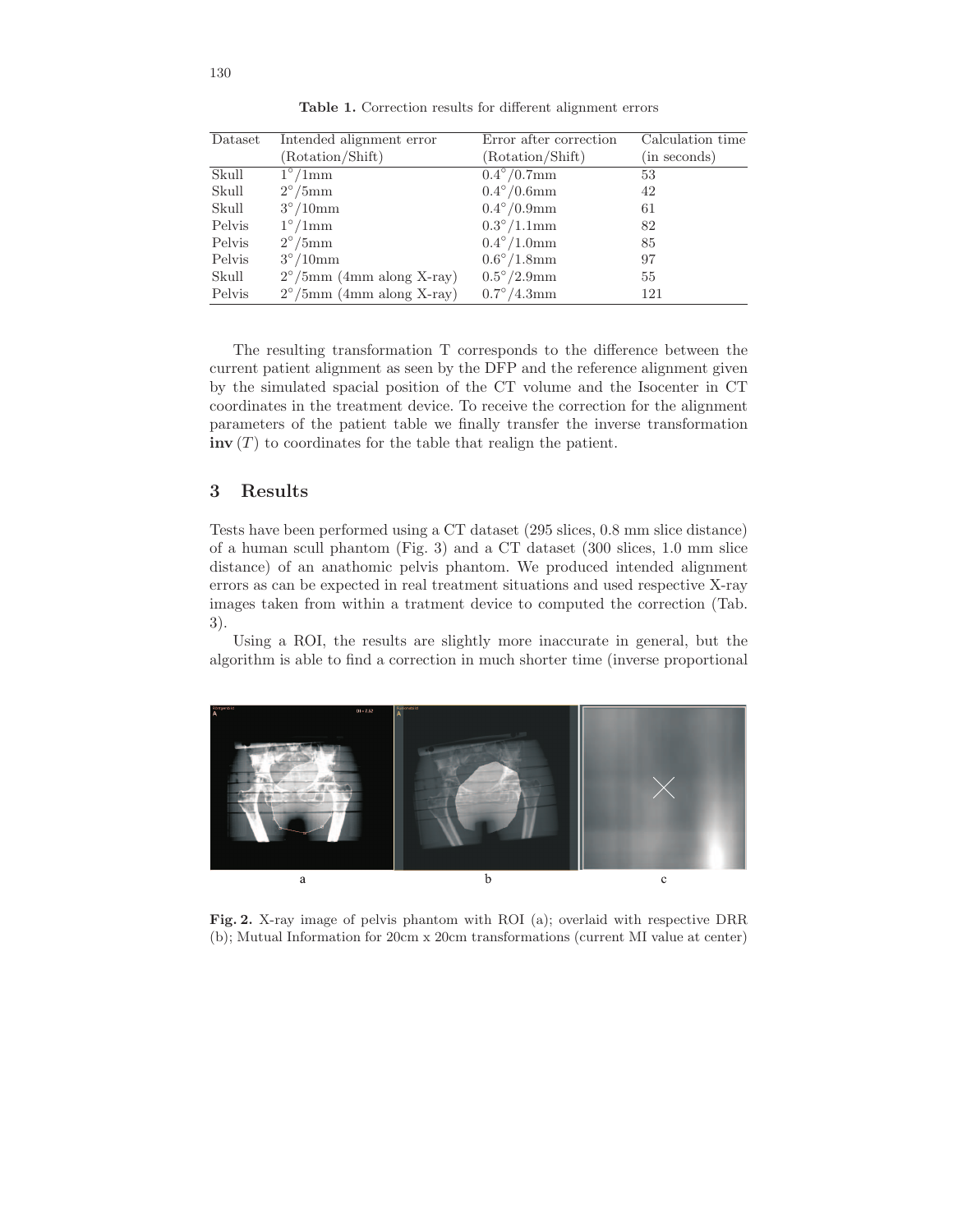to the ROI area) and it shows to be more stable if disturbing features can be excluded.

## 4 Discussion

Automatic image based position correction is mandatory for efficient operation of a commercial particle beam treatment facility. The results show that our automatic position correction procedure is able to improve or verify the initial patient alignment. The number of X-ray images can be reduced to one X-ray image, whereas manual setup would need several iterations and pairs of X-ray images. In this way the X-ray dose applied onto the patient can be reduced. The acceleration of the setup procedure assures a contemporary radiation treatment with fewer changes of the patient alignment before treatment and additionally allows a higher patient throughput. However, compared to the automatic method proposed in [3], which makes use of 2 images, the single X-ray image approach suffers from lower accuracy if large translations along the X-ray beam axis occur (Tab. 1: 4mm along X-ray). That is because using a single X-ray image this translation value highly depends on correct determination of the image scale,



Fig. 3. Alignment correction application with images of a human scull phantom